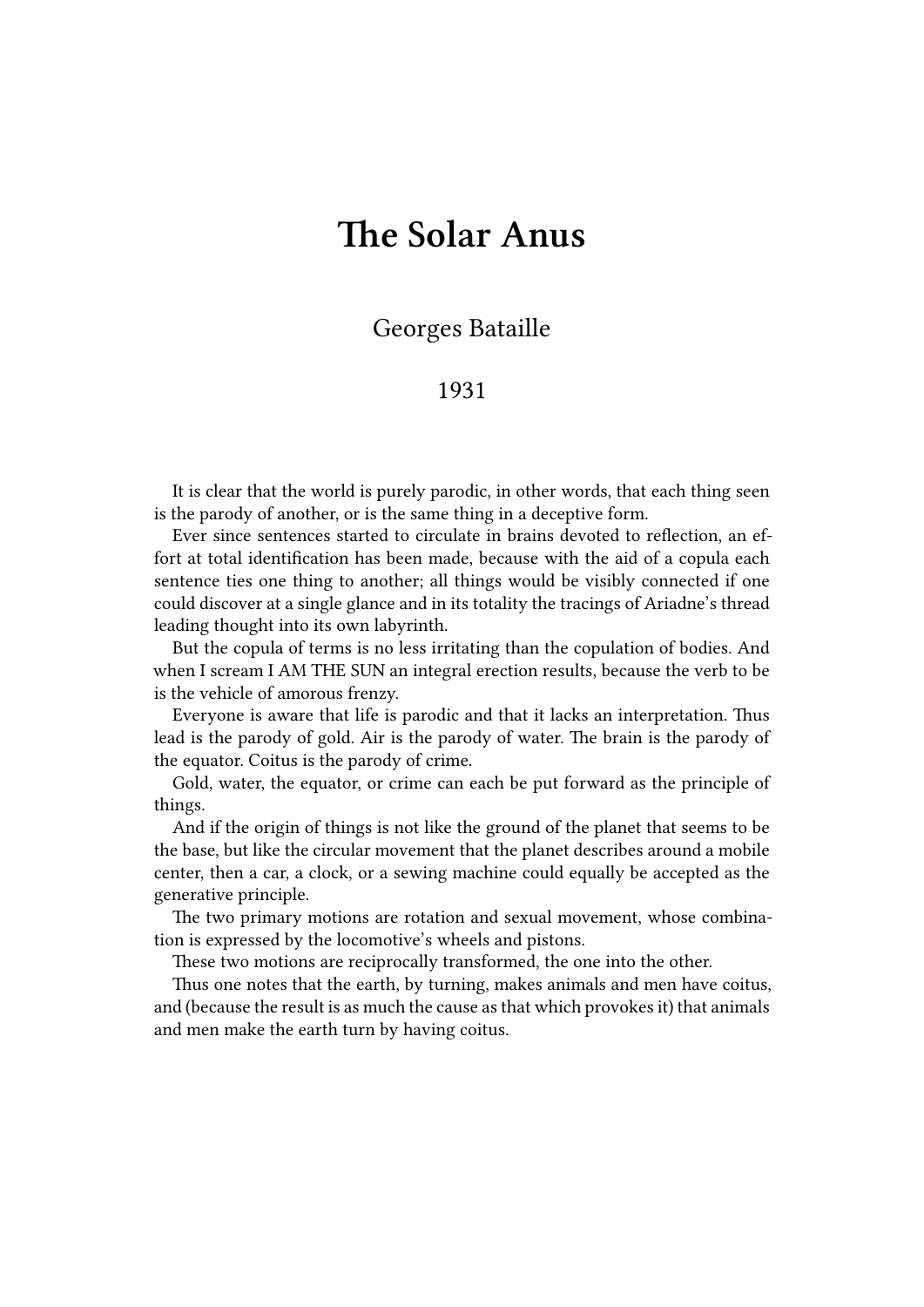It is the mechanical combination or transformation of these movements that the alchemists sought as the philosopher's stone.

It is through the use of this magically valued combination that one can determine the present position of men in the midst of the elements.

An abandoned shoe, a rotten tooth, a snub nose, the cook spitting in the soup of his masters are to love what a battle flag is to nationality.

An umbrella, a sexagenarian, a seminarian, the smell of rotten eggs, the hollow eyes of judges are the roots that nourish love.

A dog devouring the stomach of a goose, a drunken vomiting woman, a slobbering accountant, a jar of mustard represent the confusion that serves as the vehicle of love.

A man who finds himself among others is irritated because he does not know why he is not one of the others.

In bed next to a girl he loves, he forgets that he does not know why he is himself instead of the body he touches.

Without knowing it, he suffers from the mental darkness that keeps him from screaming that he himself is the girl who forgets his presence while shuddering in his arms.

Love or infantile rage, or a provincial dowager's vanity, or clerical pornography, or the diamond of a soprano bewilder individuals forgotten in dusty apartments.

They can very well try to find each other; they will never find anything but parodic images, and they will fall asleep as empty as mirrors.

The absent and inert girl hanging dreamless from my arms is no more foreign to me than the door or window through which I can look or pass.

I rediscover indifference (allowing her to leave me) when I fall asleep, through an inability to love what happens.

It is impossible for her to know whom she will discover when I hold her, because she obstinately attains a complete forgetting.

The planetary systems that turn in space like rapid disks, and whose centers also move, describing an infinitely larger circle, only move away continuously from their own position in order to return it, completing their rotation.

Movement is a figure of love, incapable of stopping at a particular being, and rapidly passing from one to another.

But the forgetting that determines it in this way is only a subterfuge of memory. A man gets up as brusquely as a specter in a coffin and falls in the same way.

He gets up a few hours later and then he falls again, and the same thing happens every day; this great coitus with the celestial atmosphere is regulated by the terrestrial rotation around the sun.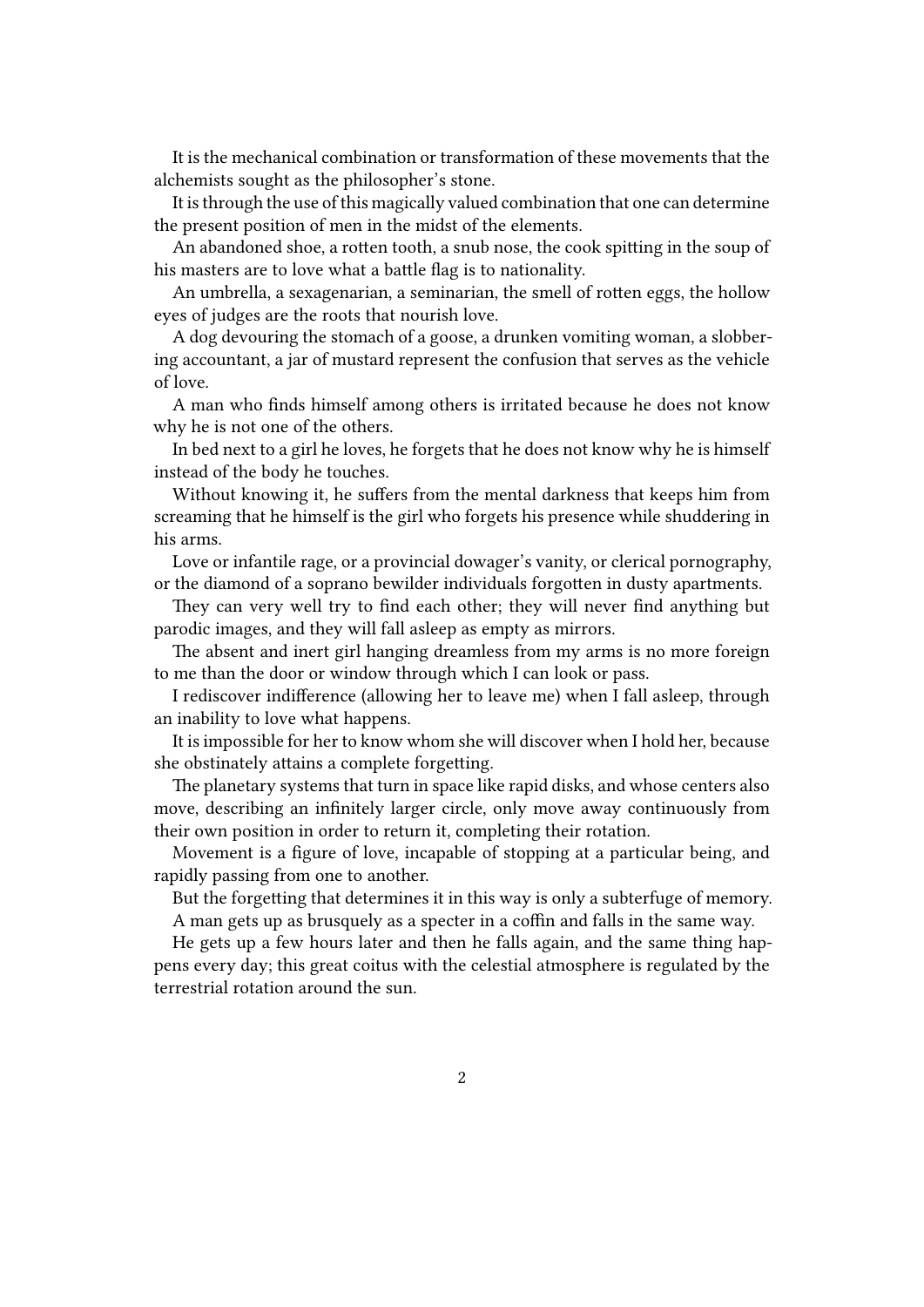Thus even though terrestrial life moves to the rhythm of this rotation, the image of this movement is not turning earth, but the male shaft penetrating the female and almost entirely emerging, in order to reenter.

Love and life appear to be separate only because everything on earth is broken apart by vibrations of various amplitudes and durations.

However, there are no vibrations that are not conjugated with a continuous circular movement; in the same way, a locomotive rolling on the surface of the earth is the image of continuous metamorphosis.

Beings only die to be born, in the manner of phalluses that leave bodies in order to enter them.

Plants rise in the direction of the sun and then collapse in the direction of the ground.

Trees bristle the ground with a vast quantity of flowered shafts raised up to the sun.

The trees that forcefully soar end up burned by lightning, chopped down, or uprooted. Returned to the ground, they come back up in another form.

But their polymorphous coitus is a function of uniform terrestrial rotation.

The simplest image of organic life united with rotation is the tide. From the movement of the sea, uniform coitus of the earth with the moon, comes the polymorphous and organic coitus of the earth with the sun.

But the first form of solar love is a cloud raised up over the liquid element. The erotic cloud sometimes becomes a storm and falls back to earth in the form of rain, while lightning staves in the layers of the atmosphere.

The rain is soon raised up again in the form of an immobile plant.

Animal life comes entirely from the movement of the seas and, inside bodies, life continues to come from salt water.

The sea, then, has played the role of the female organ that liquefies under the excitation of the penis.

The sea continuously jerks off.

Solid elements, contained and brewed in water animated by erotic movement, shoot out in the form of flying fish.

The erection and the sun scandalize, in the same way as the cadaver and the darkness of cellars.

Vegetation is uniformly directed towards the sun; human beings, on the other hand, even though phalloid like trees, in opposition to other animals, necessarily avert their eyes.

Human eyes tolerate neither sun, coitus, cadavers, nor obscurity, but with different reactions.

When my face is flushed with blood, it becomes red and obscene.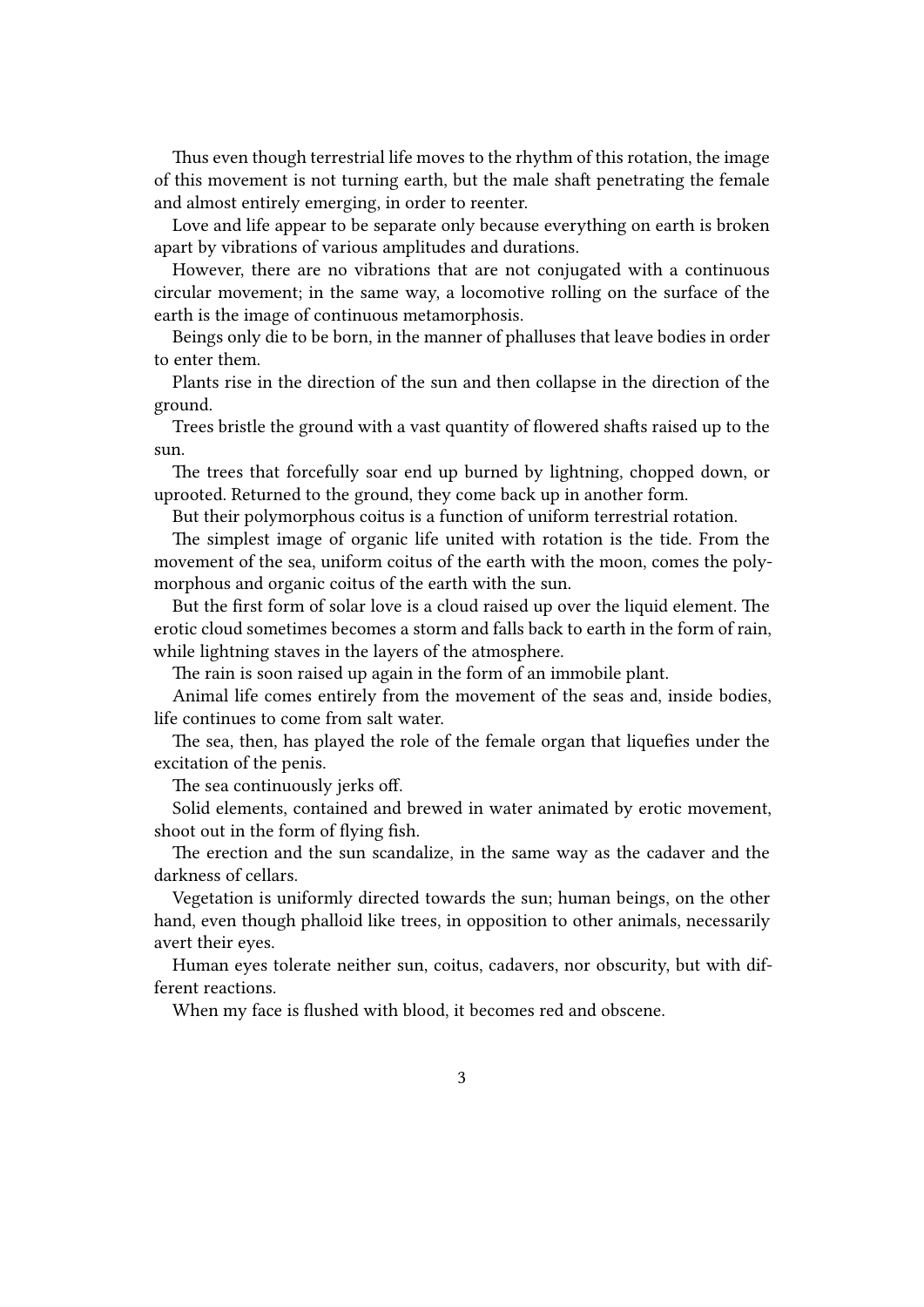It betrays at the same time, through morbid reflexes, a bloody erection and a demanding thirst for indecency and criminal debauchery.

For that reason I am not afraid to affirm that my face is a scandal and that my passions are expressed only by the JESUVE.

The terrestrial globe is covered with volcanoes, which serve as its anus.

Although this globe eats nothing, it often violently ejects the contents of its entrails.

Those contents shoot out with a racket and fall back, streaming down the sides of the Jesuve, spreading death and terror everywhere.

In fact, the erotic movements of the ground are not fertile like those of the water, but they are far more rapid.

The earth sometimes jerks off in a frenzy, and everything collapses on its surface. The Jesuve is thus the image of an erotic movement that burglarizes the ideas contained in the mind, giving them the force a scandalous eruption.

This eruptive force accumulates in those who are necessarily situated below.

Communist workers appear to the bourgeois to be as ugly and dirty as hairy sexual organs, or lower parts; sooner or later there will be a scandalous eruption in the course of which the asexual noble heads of the bourgeois will be chopped off.

Disasters, revolutions, and volcanoes do not make love with the stars.

The erotic revolutionary and volcanic deflagrations antagonize the heavens.

As in the case of violent love, they take place beyond the constraints of fecundity.

In opposition to celestial fertility there are terrestrial disasters, the image of terrestrial love without condition, erection without escape and without rule, scandal, and terror.

Love then screams in my own throat; I am the Jesuve, the filthy parody of the torrid and blinding sun.

I want to have my throat slashed while violating the girl to whom I will have been able to say: you are the night.

The Sun exclusively loves the Night and directs its luminous violence, its ignoble shaft, toward the earth, but finds itself incapable of reaching the gaze or the night, even though the nocturnal terrestrial expanses head continuously toward the indecency of the solar ray.

The *solar annulus* is the intact anus of her body at eighteen years to which nothing sufficiently blinding can be compared except the sun, even though the anus is night.